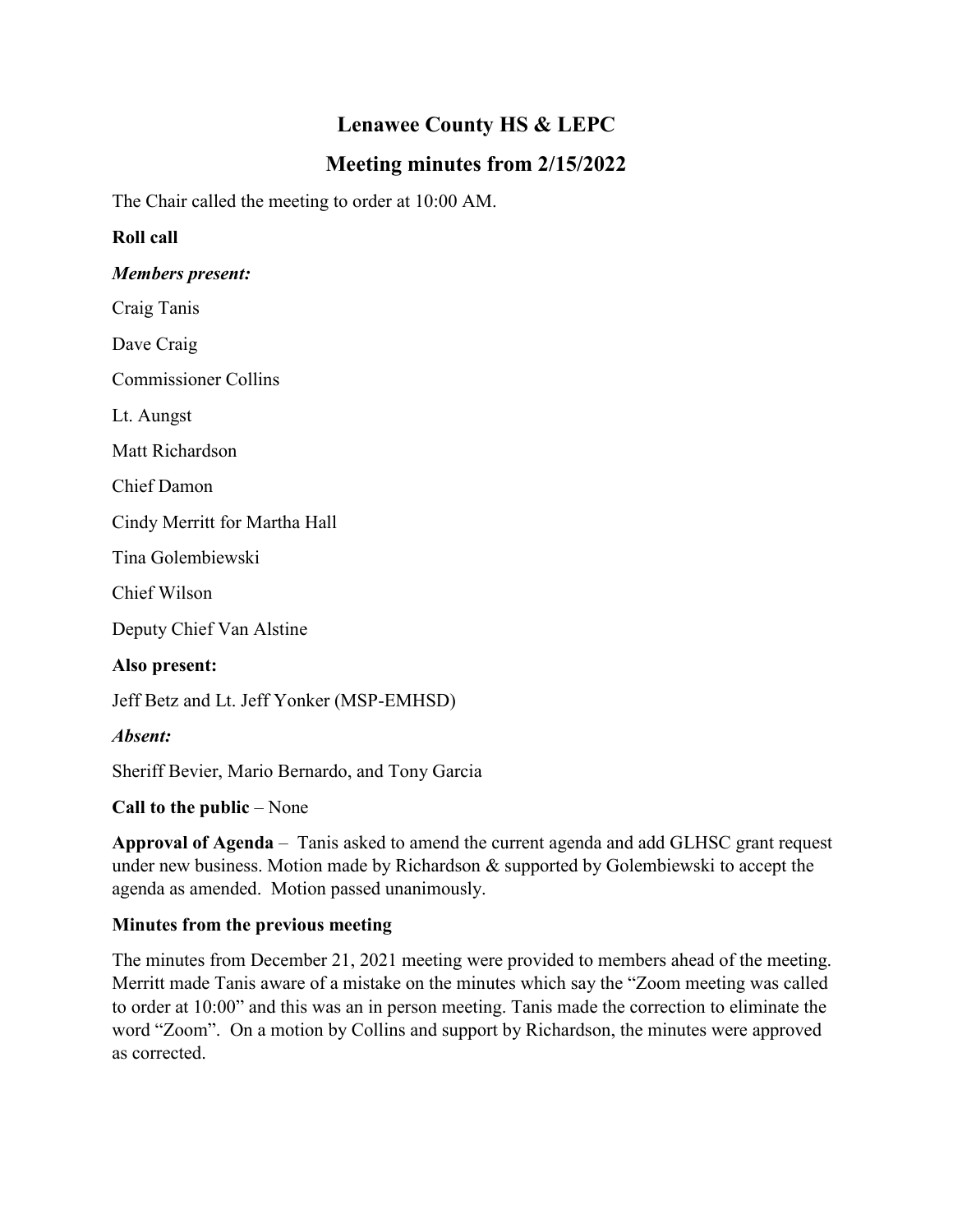**Financial report-** The secretary reviewed the FY19, FY20, and FY21 grant fund balance as well as the 234 Donation fund balance. The financial report was accepted on a motion by Wilson and support by Aungst.

**Emergency Manager's report** – Written report submitted provided highlights of Emergency Manager's activities from December 2021 and January 2022. Tanis also provided a verbal update on the county employee ALICE training, The ALICE Train-the-Trainer training provided to law enforcement and county schools, the Loch Erin Dam Failure tabletop exercise, the MIS/Faster Horses tabletop exercise, and the plans to form a joint Incident Management Team with Monroe County. The EMC report was accepted unanimously on a motion by Aungst and support by Richardson

**E-911 updates** – Lt. Aungst provided the committee a written report and gave a verbal update supporting the written report. Aungst reported that House Bill extending the 911 surcharge sunset was passed and signed by the Governor. Aungst also reported on staffing shortages as well as a recruitment video that was produced and is being shown to spark interest in dispatcher job openings. Aungst then reported that dispatch is currently going through a QAQI audit and he also reported on the progress of the CAD project.

**Drone Sub-committee** – Wilson updated the committee on training plans. There is a drone team meeting on March  $7<sup>th</sup>$  to discuss the training plans and reacquaint the team members and introduce new members. Wilson also reported on maintenance for the drone.

#### **Old Business**

- Back-up Projects for FY19 Drone Project
	- o \$6,988.81 FY19 LETPA
		- A back-up project to purchase replacement 800 MHz radio batteries for county law enforcement for \$6,988.81 from FY19 LETPA was recommended on a motion by Richardson and supported by Wilson. The motion passed unanimously.
- Hi-Lex SDS A copy of the safety data sheet was requested from Hi-Lex and received and distributed to the committee for their review. The chemical of concern is not an immediate threat to the community
- ARPA fund request for an additional county drone Collins updated the group that the ARPA fund request for an additional drone was approved by the ARPA subcommittee to be sent to the full board of commissioners for their consideration.

### **New Business**

• Nic Wilson made a request to approve Josh Boulay, Madison Twp. FD captain and hazmat team member, as his alternate on the committee. A motion to appoint Josh Boulay as Nic Wilson's alternate was made by Richardson and supported by Aungst. Motion passed unanimously